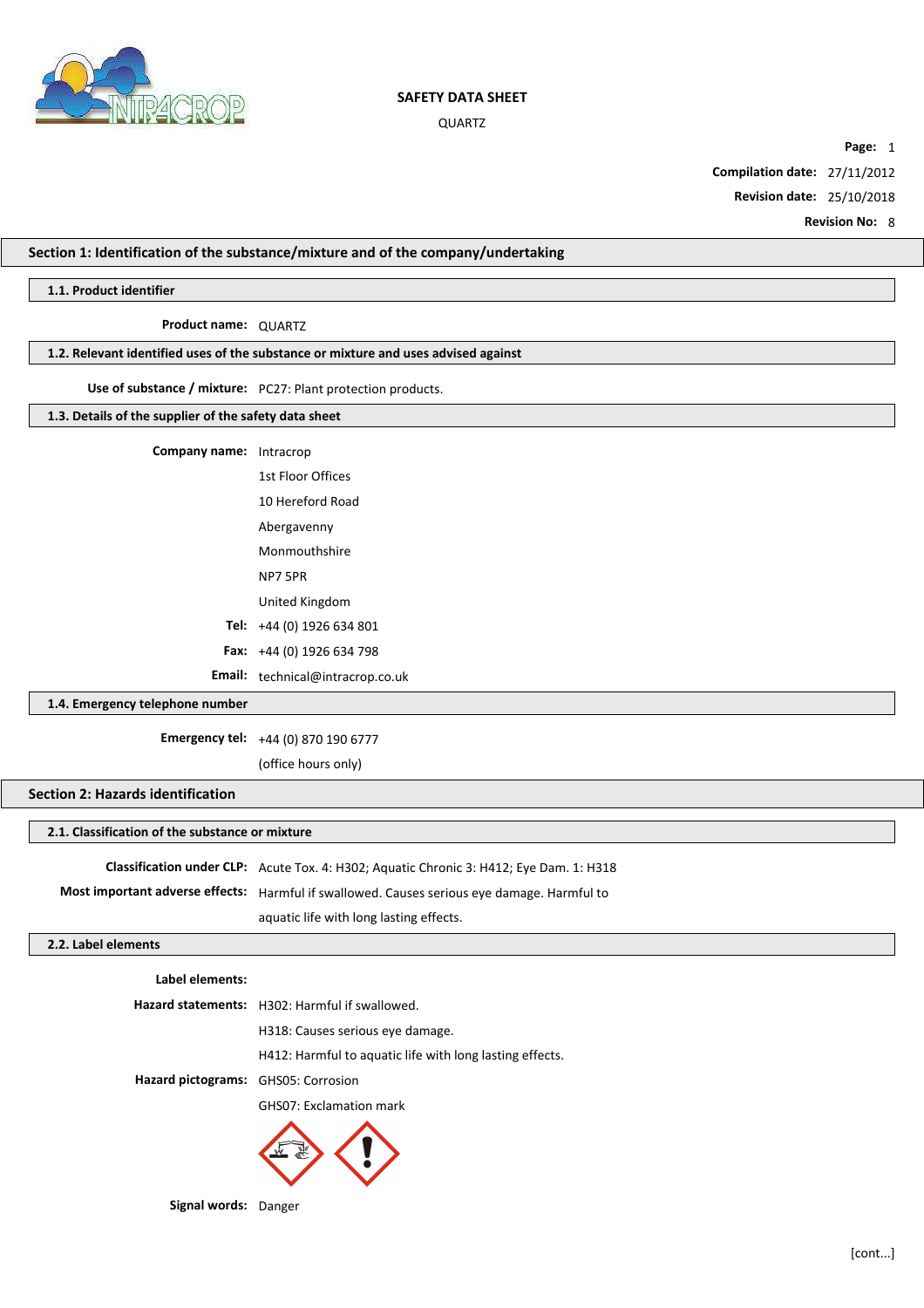### QUARTZ

Precautionary statements: P264: Wash hands thoroughly after handling. P270: Do not eat, drink or smoke when using this product. P273: Avoid release to the environment. P280: Wear protective gloves/protective clothing/eye protection/face protection. P301+P312: IF SWALLOWED: Call a POISON CENTRE or doctor if you feel unwell. P305+P351+P338: IF IN EYES: Rinse cautiously with water for several minutes. Remove contact lenses, if present and easy to do. Continue rinsing. P302+P350: IF ON SKIN: Gently wash with plenty of soap and water. P309+P311: IF exposed or if you feel unwell: Call a POISON CENTER or doctor/physician. P502: Refer to manufacturer or supplier for information on recovery or recycling.

**2.3. Other hazards**

**PBT:** This product is not identified as a PBT/vPvB substance.

### **Section 3: Composition/information on ingredients**

**3.2. Mixtures**

### **Hazardous ingredients:**

ALCOHOLS, C12-C15, ETHOXYLATE 7 MOL

| <b>EINECS</b> | CAS | PBT / WEL | <b>CLP Classification</b>              | Percent |
|---------------|-----|-----------|----------------------------------------|---------|
| 500-195-7     |     |           | Aquatic Chronic 3: H412; Acute Tox. 4: | 25-50%  |
|               |     |           | <sup>'</sup> H302; Eve Dam. 1: H318    |         |

2-(2-BUTOXYETHOXY)ETHANOL

| 203-961-6                          | 112-34-5   |                          | Eve Irrit. 2: H319                     |         |
|------------------------------------|------------|--------------------------|----------------------------------------|---------|
| TRISILOXANE, POLYETHER MODIFICATED |            |                          |                                        |         |
|                                    | 27306-78-1 | $\overline{\phantom{a}}$ | Aquatic Chronic 2: H411; Acute Tox. 4: | $< 1\%$ |
|                                    |            |                          | H332; Eye Irrit. 2: H319               |         |

## **Section 4: First aid measures**

| 4.1. Description of first aid measures                                    |                                                                                    |  |  |  |
|---------------------------------------------------------------------------|------------------------------------------------------------------------------------|--|--|--|
|                                                                           | <b>Skin contact:</b> Wash immediately with plenty of soap and water.               |  |  |  |
|                                                                           |                                                                                    |  |  |  |
| Eye contact: Bathe the eye with running water for 15 minutes. Transfer to |                                                                                    |  |  |  |
|                                                                           | hospital for specialist examination.                                               |  |  |  |
|                                                                           | <b>Ingestion:</b> Wash out mouth with water. Do not induce vomiting. If conscious, |  |  |  |

give half a litre of water to drink immediately.

**Inhalation:** Remove casualty from exposure ensuring one's own safety whilst doing so. Consult a doctor.

**Page:** 2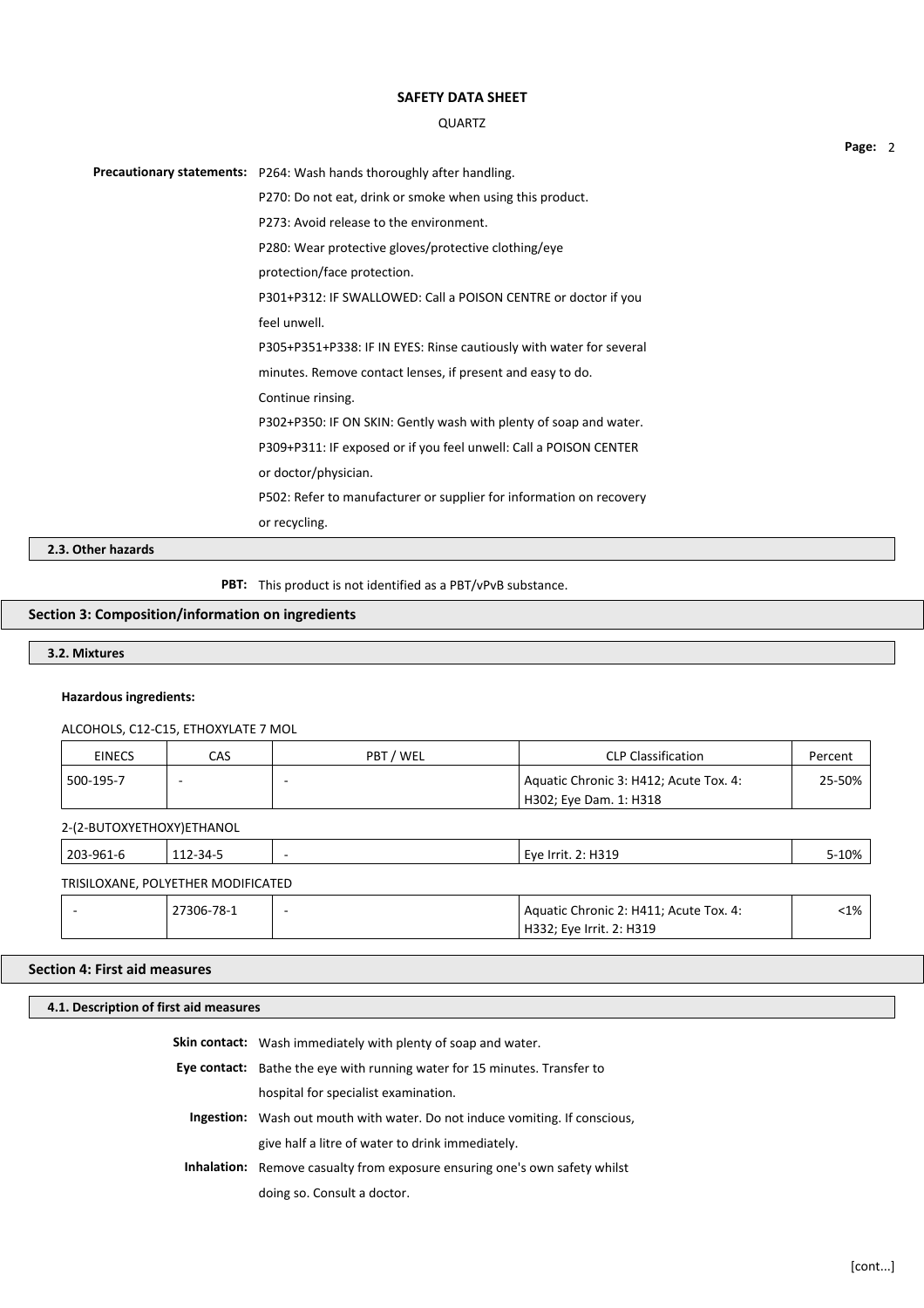## QUARTZ

| 4.2. Most important symptoms and effects, both acute and delayed |                                                                                               |  |  |  |
|------------------------------------------------------------------|-----------------------------------------------------------------------------------------------|--|--|--|
|                                                                  | Skin contact: There may be mild irritation at the site of contact.                            |  |  |  |
|                                                                  | Eye contact: There may be irritation and redness. The eyes may water profusely.               |  |  |  |
|                                                                  | The vision may become blurred. May cause permanent damage.                                    |  |  |  |
|                                                                  | Ingestion: Nausea and stomach pain may occur. There may be vomiting and                       |  |  |  |
|                                                                  | diarrhoea. Blood may be vomited.                                                              |  |  |  |
|                                                                  | <b>Inhalation:</b> Absorption through the lungs can occur causing symptoms similar            |  |  |  |
|                                                                  | to those of ingestion.                                                                        |  |  |  |
|                                                                  | Delayed / immediate effects: Immediate effects can be expected after short-term exposure.     |  |  |  |
|                                                                  | 4.3. Indication of any immediate medical attention and special treatment needed               |  |  |  |
|                                                                  |                                                                                               |  |  |  |
|                                                                  | Immediate / special treatment: Show this safety data sheet to the doctor in attendance.       |  |  |  |
|                                                                  | Immediate medical attention is required. Eye bathing equipment                                |  |  |  |
|                                                                  | should be available on the premises.                                                          |  |  |  |
| <b>Section 5: Fire-fighting measures</b>                         |                                                                                               |  |  |  |
| 5.1. Extinguishing media                                         |                                                                                               |  |  |  |
|                                                                  |                                                                                               |  |  |  |
|                                                                  | Extinguishing media: Suitable extinguishing media for the surrounding fire should be          |  |  |  |
|                                                                  | used. Use water spray to cool containers.                                                     |  |  |  |
| 5.2. Special hazards arising from the substance or mixture       |                                                                                               |  |  |  |
|                                                                  | <b>Exposure hazards:</b> In combustion emits toxic fumes.                                     |  |  |  |
| 5.3. Advice for fire-fighters                                    |                                                                                               |  |  |  |
|                                                                  |                                                                                               |  |  |  |
|                                                                  | Advice for fire-fighters: Wear self-contained breathing apparatus. Wear protective clothing   |  |  |  |
|                                                                  | to prevent contact with skin and eyes.                                                        |  |  |  |
| <b>Section 6: Accidental release measures</b>                    |                                                                                               |  |  |  |
|                                                                  | 6.1. Personal precautions, protective equipment and emergency procedures                      |  |  |  |
|                                                                  | Personal precautions: Refer to section 8 of SDS for personal protection details. Mark out     |  |  |  |
|                                                                  | the contaminated area with signs and prevent access to                                        |  |  |  |
|                                                                  | unauthorised personnel. Turn leaking containers leak-side up to                               |  |  |  |
|                                                                  | prevent the escape of liquid.                                                                 |  |  |  |
| 6.2. Environmental precautions                                   |                                                                                               |  |  |  |
|                                                                  |                                                                                               |  |  |  |
|                                                                  | Environmental precautions: Do not discharge into drains or rivers. Contain the spillage using |  |  |  |
|                                                                  | bunding.                                                                                      |  |  |  |
| 6.3. Methods and material for containment and cleaning up        |                                                                                               |  |  |  |
|                                                                  | Clean-up procedures: Absorb into dry earth or sand. Transfer to a closable, labelled          |  |  |  |
|                                                                  | salvage container for disposal by an appropriate method.                                      |  |  |  |
| 6.4. Reference to other sections                                 |                                                                                               |  |  |  |

**Reference to other sections:** Refer to section 8 of SDS. Refer to section 13 of SDS.

**Page:** 3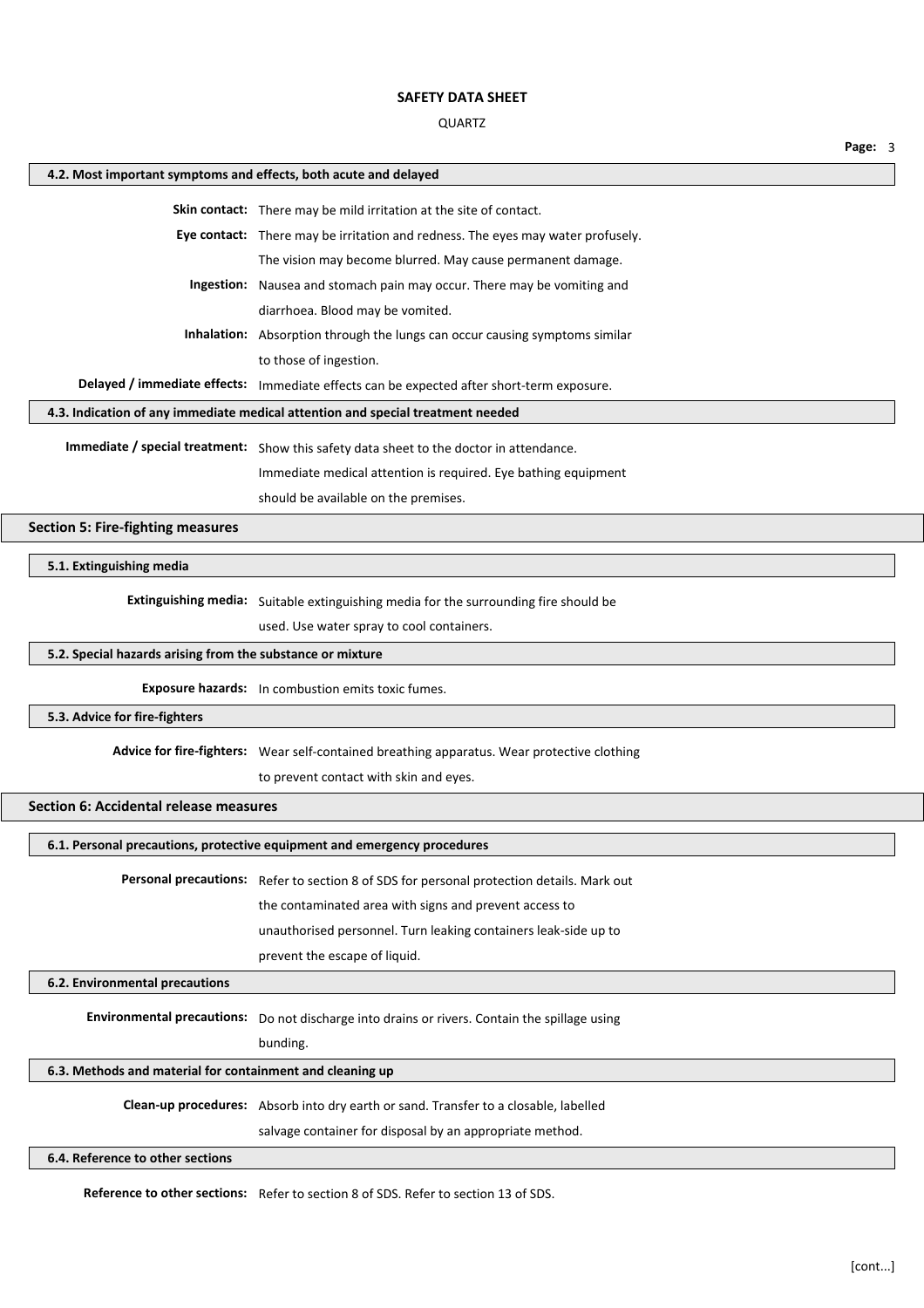### QUARTZ

### **Page:** 4

## **Section 7: Handling and storage**

## **7.1. Precautions for safe handling**

**Handling requirements:** Avoid the formation or spread of mists in the air. Avoid direct

contact with the substance.

## **7.2. Conditions for safe storage, including any incompatibilities**

**Storage conditions:** Store in a cool, well ventilated area. Keep container tightly closed.

**Suitable packaging:** Must only be kept in original packaging.

### **7.3. Specific end use(s)**

**Specific end use(s):** No data available.

## **Section 8: Exposure controls/personal protection**

## **8.1. Control parameters**

## **Hazardous ingredients:**

## **2-(2-BUTOXYETHOXY)ETHANOL**

## **Workplace exposure limits: Respirable dust Respirable dust**

| State | 8 hour TWA              | 15 min. STEL  | 8 hour TWA | 15 min. STEL |
|-------|-------------------------|---------------|------------|--------------|
| UK    | $67.5 \,\mathrm{mg/m3}$ | 101.2 $mg/m3$ |            |              |

# **DNEL/PNEC Values**

### **Hazardous ingredients:**

### **2-(2-BUTOXYETHOXY)ETHANOL**

| Type        | Exposure                   | Value                    | Population                | Effect   |
|-------------|----------------------------|--------------------------|---------------------------|----------|
| <b>DNEL</b> | Inhalation (repeated dose) | 67.5 mg/m <sup>3</sup>   | Workers                   | Systemic |
| <b>DNEL</b> | Inhalation (repeated dose) | 67.5 mg/m <sup>3</sup>   | Workers                   | Local    |
| <b>DNEL</b> | Inhalation (acute)         | 101.2 mg/m <sup>3</sup>  | Workers                   | Local    |
| <b>DNEL</b> | Dermal (repeated dose)     | 83 mg/kg bw/day          | Workers                   | Systemic |
| <b>DNEL</b> | Inhalation (repeated dose) | 40.5 mg/m <sup>3</sup>   | <b>General Population</b> | Systemic |
| <b>DNEL</b> | Inhalation (repeated dose) | 40.5 mg/m <sup>3</sup>   | <b>General Population</b> | Local    |
| <b>DNEL</b> | Inhalation (acute)         | $60.7 \text{ mg/m}^3$    | <b>General Population</b> | Local    |
| <b>DNEL</b> | Dermal (repeated dose)     | 50 mg/kg bw/day          | <b>General Population</b> | Systemic |
| <b>DNEL</b> | Oral (repeated dose)       | 5 mg/kg bw/day           | <b>General Population</b> | Systemic |
| <b>PNEC</b> | Fresh water                | $1.1 \text{ mg/L}$       |                           |          |
| <b>PNEC</b> | Marine water               | $0.11$ mg/L              |                           |          |
| <b>PNEC</b> | Fresh water sediments      | 4.4 mg/kg sediment       |                           |          |
|             |                            | d                        |                           |          |
| <b>PNEC</b> | Marine sediments           | $0.44$ mg/kg<br>sediment |                           |          |
| <b>PNEC</b> | Soil (agricultural)        | 0.32 mg/kg soil dw       |                           |          |
|             |                            |                          |                           |          |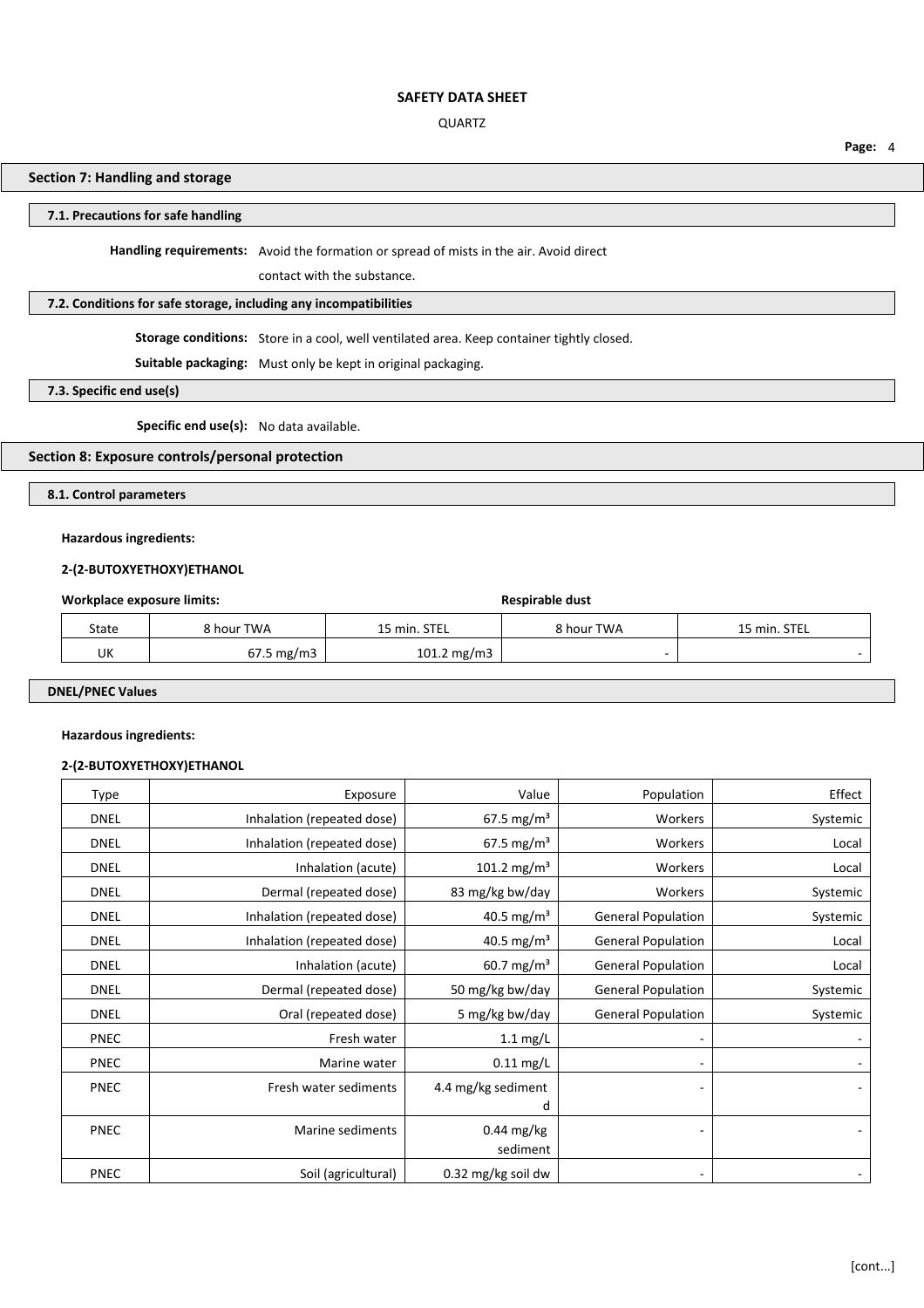## QUARTZ

**Page:** 5 ٦

| <b>PNEC</b>                                                                                                                                                          | Food chain            | 56 mg/kg food            | ٠                        | -      |  |  |  |  |
|----------------------------------------------------------------------------------------------------------------------------------------------------------------------|-----------------------|--------------------------|--------------------------|--------|--|--|--|--|
| TRISILOXANE, POLYETHER MODIFICATED                                                                                                                                   |                       |                          |                          |        |  |  |  |  |
| <b>Type</b>                                                                                                                                                          | Exposure              | Value                    | Population               | Effect |  |  |  |  |
| <b>PNEC</b>                                                                                                                                                          | Fresh water sediments | $1.66$ mg/kg<br>sediment |                          |        |  |  |  |  |
| <b>PNEC</b>                                                                                                                                                          | Marine sediments      | $0.17$ mg/kg<br>sediment | $\overline{\phantom{a}}$ |        |  |  |  |  |
| <b>PNEC</b>                                                                                                                                                          | Soil (agricultural)   | 3.9 mg/kg soil dw        | ۰                        |        |  |  |  |  |
| 8.2. Exposure controls                                                                                                                                               |                       |                          |                          |        |  |  |  |  |
| <b>Engineering measures:</b> Ensure there is sufficient ventilation of the area. Ensure there is<br>ayhoust usptilation of the area. Encure all angineering measures |                       |                          |                          |        |  |  |  |  |

| exhaust ventilation of the area. Ensure all engineering measures                        |  |  |
|-----------------------------------------------------------------------------------------|--|--|
| mentioned in section 7 of SDS are in place.                                             |  |  |
| Respiratory protection: Respiratory protection not required.                            |  |  |
| Hand protection: Protective gloves. Gloves (solvent-resistant). BS EN 374:2003 / EN ISO |  |  |
| 374-1:2016                                                                              |  |  |
| Eye protection: Safety glasses. Ensure eye bath is to hand.                             |  |  |
| Skin protection: Protective clothing.                                                   |  |  |
| <b>Environmental:</b> Refer to specific Member State legislation for requirements under |  |  |
| Community environmental legislation.                                                    |  |  |

## **Section 9: Physical and chemical properties**

## **9.1. Information on basic physical and chemical properties**

| <b>State:</b> Liquid                                |                                                  |                                                 |                                     |
|-----------------------------------------------------|--------------------------------------------------|-------------------------------------------------|-------------------------------------|
|                                                     | <b>Colour:</b> Colourless                        |                                                 |                                     |
|                                                     | <b>Odour:</b> Perceptible odour                  |                                                 |                                     |
| Evaporation rate: Negligible                        |                                                  |                                                 |                                     |
|                                                     | <b>Oxidising:</b> Non-oxidising (by EC criteria) |                                                 |                                     |
|                                                     | Solubility in water: Miscible in all proportions |                                                 |                                     |
|                                                     | Viscosity: Non-viscous                           |                                                 |                                     |
| Boiling point/range°C: 100                          |                                                  | Melting point/range $C: 0 - 5$                  |                                     |
| Flammability limits %: lower: No data available.    |                                                  |                                                 | <b>upper:</b> No data available.    |
| Flash point $C: >93$                                |                                                  | Part.coeff. n-octanol/water: No data available. |                                     |
| Autoflammability <sup>°</sup> C: No data available. |                                                  |                                                 | Vapour pressure: No data available. |
| <b>Relative density:</b> 1.000 - 1.018              |                                                  |                                                 | $pH:$ Approx. 7                     |
| VOC g/I: 70                                         |                                                  |                                                 |                                     |

**9.2. Other information**

**Other information:** Not applicable.

**Section 10: Stability and reactivity**

**10.1. Reactivity**

**Reactivity:** Stable under recommended transport or storage conditions.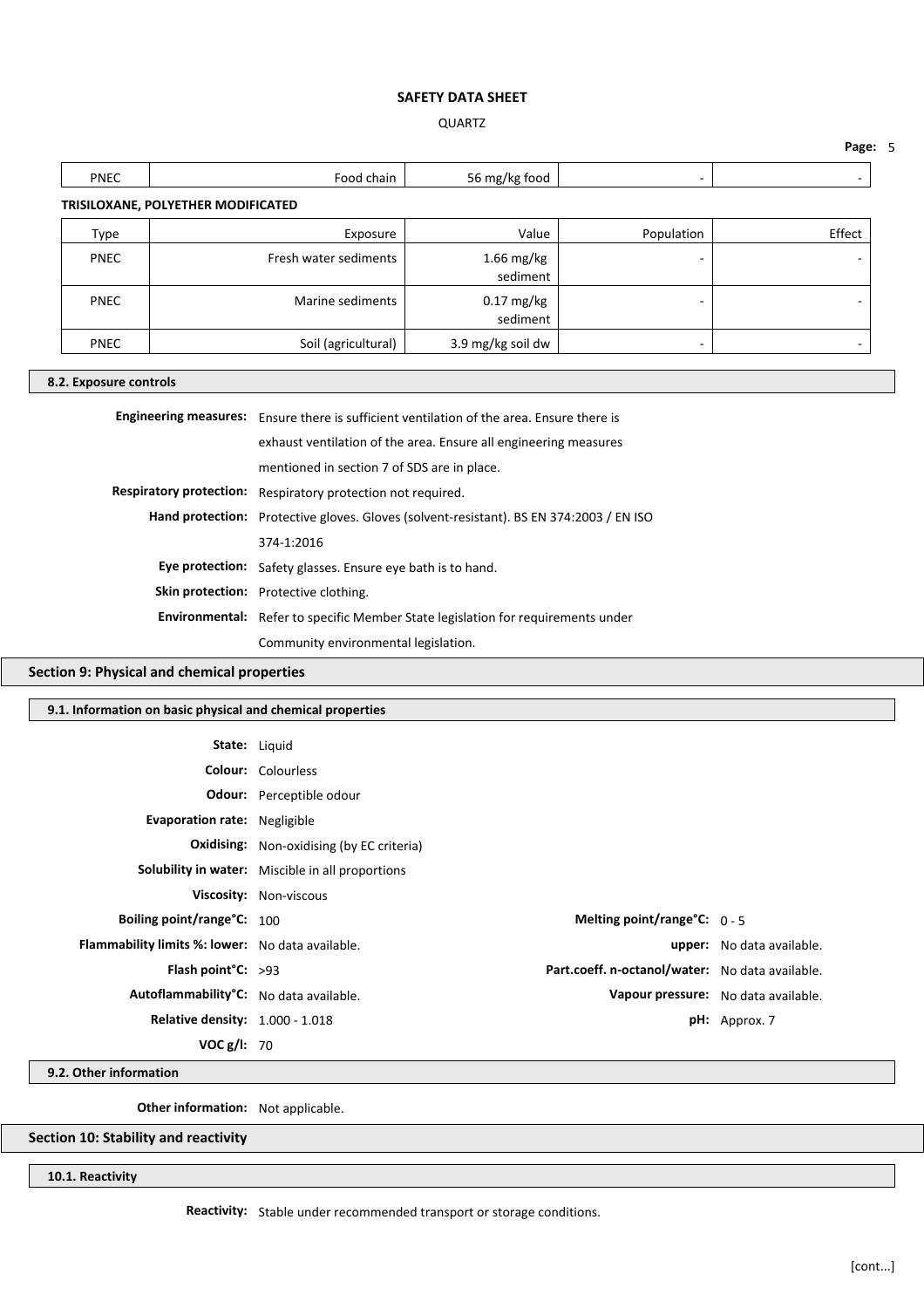### QUARTZ

**Page:** 6

### **10.2. Chemical stability**

**Chemical stability:** Stable under normal conditions.

# **10.3. Possibility of hazardous reactions**

**Hazardous reactions:** Hazardous reactions will not occur under normal transport or

storage conditions. Decomposition may occur on exposure to

conditions or materials listed below.

## **10.4. Conditions to avoid**

**Conditions to avoid:** Heat.

**10.5. Incompatible materials**

## **Materials to avoid:** Strong oxidising agents. Strong acids.

## **10.6. Hazardous decomposition products**

**Haz. decomp. products:** In combustion emits toxic fumes.

# **Section 11: Toxicological information**

## **11.1. Information on toxicological effects**

### **Hazardous ingredients:**

## **ALCOHOLS, C12-C15, ETHOXYLATE 7 MOL**

| ORAL | <b>RAT</b> | LD50 | 500 | ma/ko |
|------|------------|------|-----|-------|
|      |            |      |     |       |

## **2-(2-BUTOXYETHOXY)ETHANOL**

| ORL | <b>MUS</b> | LD50 | 6050         | mg/kg |
|-----|------------|------|--------------|-------|
| ORL | RAT        | LD50 | 1000<br>∗JUU | mg/kg |

## **TRISILOXANE, POLYETHER MODIFICATED**

| <b>DERMAL</b> | <b>RAT</b> | LD50           | > 2000 | mg/kg |
|---------------|------------|----------------|--------|-------|
| DUST/MIST     | <b>RAT</b> | <b>4H LC50</b> |        | mg/l  |
| ORAL          | RAT        | LD50           | > 2000 | mg/kg |

## **Relevant hazards for product:**

| Hazard                        | Route | <b>Basis</b>                       |
|-------------------------------|-------|------------------------------------|
| Acute toxicity (ac. tox. 4)   | ING   | Hazardous: calculated              |
| Serious eye damage/irritation | OPT   | <sup>1</sup> Hazardous: calculated |

### **Symptoms / routes of exposure**

| <b>Skin contact:</b> There may be mild irritation at the site of contact.              |  |
|----------------------------------------------------------------------------------------|--|
| <b>Eye contact:</b> There may be irritation and redness. The eyes may water profusely. |  |
| The vision may become blurred. May cause permanent damage.                             |  |
| <b>Ingestion:</b> Nausea and stomach pain may occur. There may be vomiting and         |  |
| diarrhoea. Blood may be vomited.                                                       |  |
| <b>Inhalation:</b> Absorption through the lungs can occur causing symptoms similar     |  |
| to those of ingestion.                                                                 |  |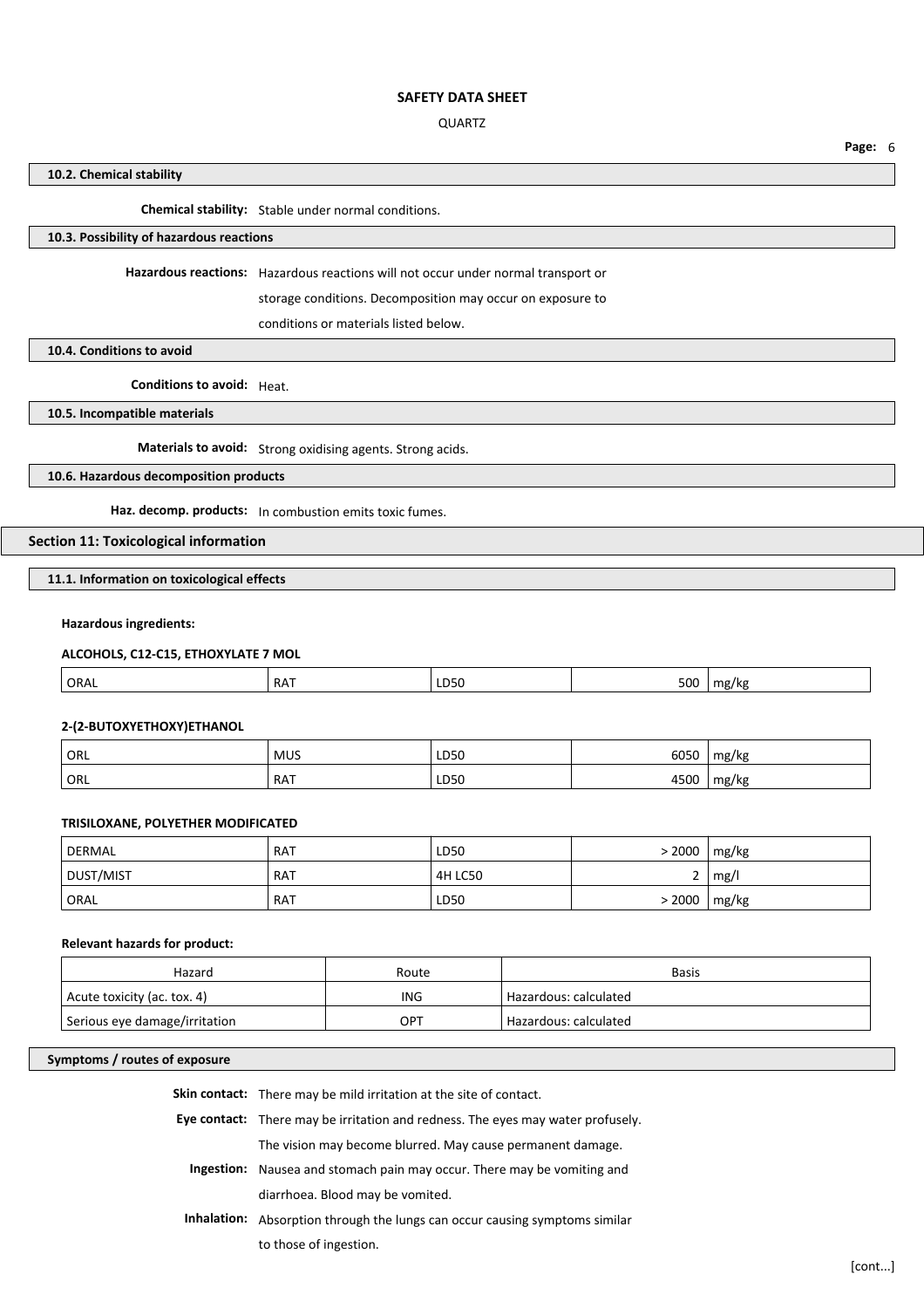### QUARTZ

**Delayed / immediate effects:** Immediate effects can be expected after short-term exposure.

**Other information:** Not applicable.

### **Section 12: Ecological information**

## **12.1. Toxicity**

### **Hazardous ingredients:**

### **ALCOHOLS, C12-C15, ETHOXYLATE 7 MOL**

| ALGAE         | 72H ErC50   | $1 - 10$           | $\mid$ mg/ $\mid$ |
|---------------|-------------|--------------------|-------------------|
| Daphnia magna | 48H EC50    | $1 - 10$           | mg/l              |
| Daphnia magna | <b>NOEC</b> | $0.1 - 1.0$   mg/l |                   |
| <b>FISH</b>   | 96H LC50    | $1 - 10$   mg/l    |                   |
| <b>FISH</b>   | <b>NOEC</b> | $0.1 - 1.0$   mg/l |                   |

### **TRISILOXANE, POLYETHER MODIFICATED**

| Danio rerio (zebra fish)     | 96H LC50 | $1 - 10$   | mg/  |
|------------------------------|----------|------------|------|
| Daphnia similis (water flea) | 48H EC50 | $10 - 100$ | mg/l |
| green algae                  | 96H LC50 | $1 - 10$   | mg/l |

## **12.2. Persistence and degradability**

**Persistence and degradability:** Biodegradable.

## **12.3. Bioaccumulative potential**

**Bioaccumulative potential:** No bioaccumulation potential.

**12.4. Mobility in soil**

**Mobility:** Readily absorbed into soil.

## **12.5. Results of PBT and vPvB assessment**

**PBT identification:** This product is not identified as a PBT/vPvB substance.

**12.6. Other adverse effects**

**Other adverse effects:** Harmful to aquatic organisms. Harmful to soil organisms.

## **Section 13: Disposal considerations**

#### **13.1. Waste treatment methods**

|                                             | <b>Disposal operations:</b> Transfer to a suitable container and arrange for collection by |  |
|---------------------------------------------|--------------------------------------------------------------------------------------------|--|
|                                             | specialised disposal company.                                                              |  |
| <b>Recovery operations:</b> Not applicable. |                                                                                            |  |
|                                             | <b>Disposal of packaging:</b> Dispose of in a regulated landfill site or other method for  |  |
|                                             | hazardous or toxic wastes.                                                                 |  |
|                                             | <b>NB:</b> The user's attention is drawn to the possible existence of regional             |  |
|                                             | or national regulations regarding disposal.                                                |  |

### **Section 14: Transport information**

**Transport class:** This product does not require a classification for transport.